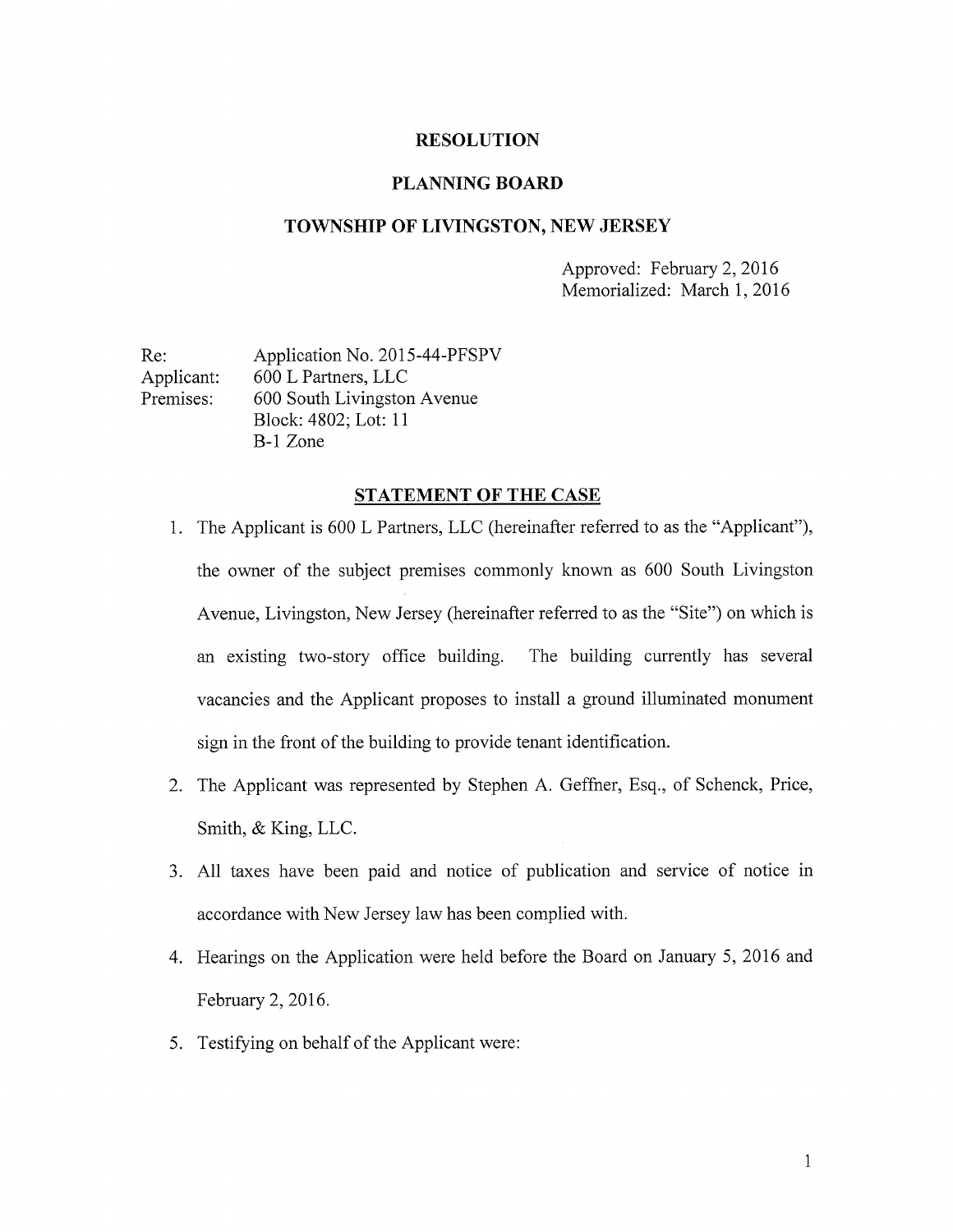- A: Michael T. Lanzafama of Casey & Keller Associates, admitted as an expert in engineering and planning;
- B: Fred Slater, principal of the Applicant.
- C: Bruce Fish, principal of Signal Sign Company, who prepared the plans for the proposed monument sign and was admitted as an expert in sign design.
- 6. During the course of the hearing the Applicant agreed to amend its plans to reduce the size of the proposed monument sign and to set it further back from the front property line and the street curb line; as shown on Exhibit A-9, Site Plan Drawing No. 2 dated 01-28-15 revised 2-1-16.
- 7. The Applicant requested <sup>a</sup> variance from the provisions of Township Ordinance 170-90(c) which does not permit monument signs in the B-i Zone.
- 8. In the amended configuration submitted during the course of the hearings as Exhibit A-7, consisting of Drawings SK-1 and SK-2, originally dated  $12/09/16$ and revised 03/30/15 and finally on 01/16/16, the monument sign would measure 6 feet <sup>8</sup> inches in over-all height, which includes a "600" at the top and a brickfaced base that would match the brick of the building. The sign would have <sup>a</sup> width of 5 feet and the signage face would measure not more than 30 square feet. As originally proposed, the signage face would have measured 72 square feet.

## FINDINGS OF FACTS

1. The Applicant is the owner and operator of an existing two-story office building that has experienced several vacancies. Fred Slater, principal of the Applicant, testified that numerous prospective tenants have requested exterior identification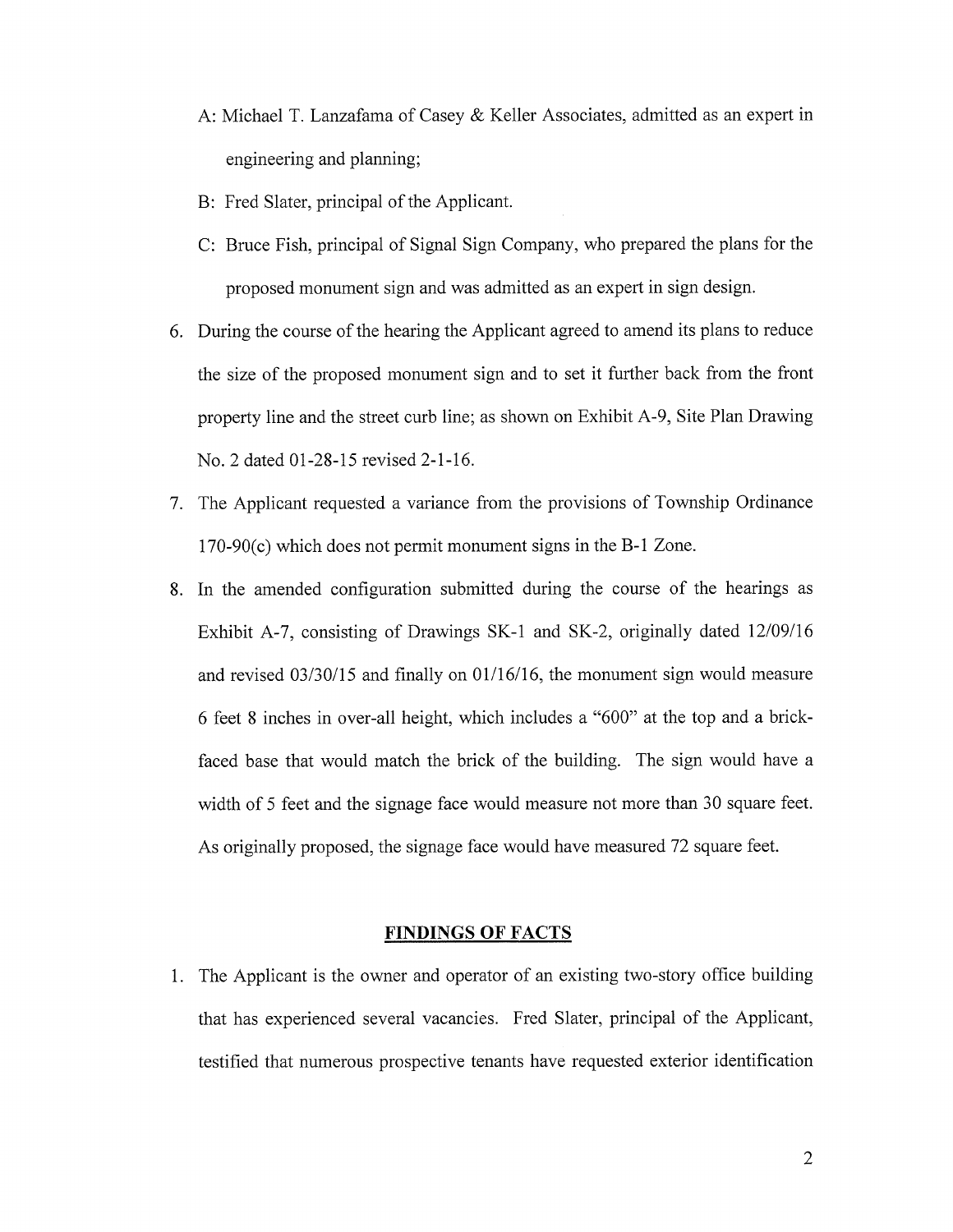that cannot be provided without exterior signage. Under the Township Code provisions applicable to the B-i Zone a wall sign could be installed. But, the Applicant requests permission for <sup>a</sup> ground-illuminated monument sign in lieu of the wall sign. A second problem involving signage at the property is the difficulty in motorists going south on South Livingston Avenue having sufficient visibility of the building address in time to turn into the parking lot. The building number above the front entrance is partly obscured by the location of <sup>a</sup> building on the adjoining northerly property that juts out far enough to partially obscure visibility of the building entrance.

- 2. The proposed monument sign, as amended, would measure 6 feet 8 inches in over-all height that includes the number 600 at the top and a brick-faced base that would match the brick of the building. The sign would have <sup>a</sup> width of <sup>5</sup> feet and the signage face would measure not more than 30 square feet, and would be illuminated by ground lighting. There would be two back-to-back faces each having <sup>8</sup> panels for tenant names, although they could be subdivided to have more than one name per panel.
- 3. Bruce Fish, the Applicant's sign designer, testified that permitted wall signage would greatly exceed the size of the monument sign but would not resolve the problem of visibility for southbound traffic on South Livingston Avenue. In response to concerns expressed by the Board, the location of the proposed monument sign was moved back so that it would be placed <sup>15</sup> feet from the curb line, which would provide adequate line of sight for vehicles exiting the Site from the driveway at the south side of the property. The ground lights would be single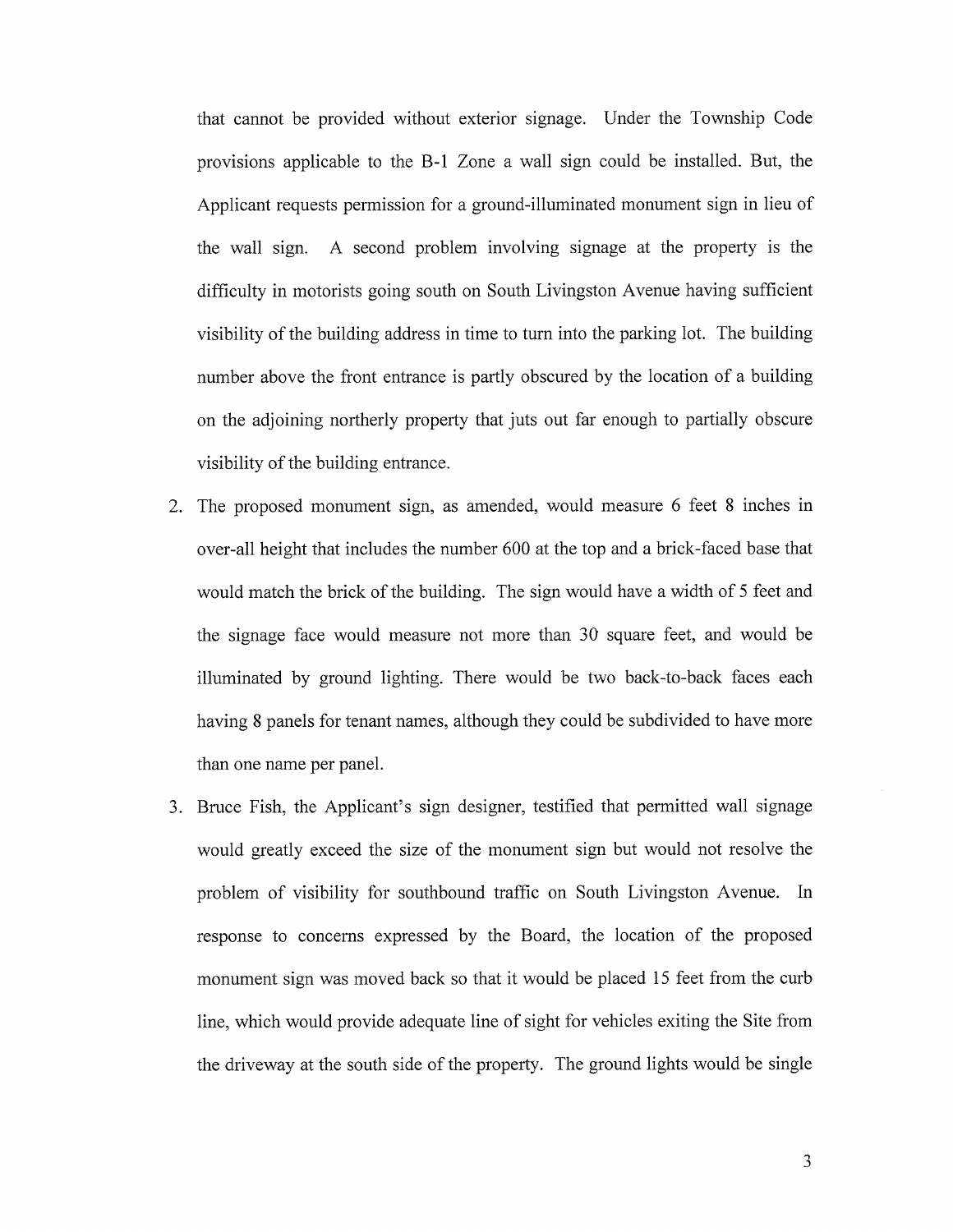fixtures for each face of the sign, designed so that the light will not go into traffic areas.

- 4. Testimony of Michael T. Lanzafama was that <sup>a</sup> c(2) variance was appropriate because the monument sign represented a better zoning alternative than permitted in the B-i Zone. A grant of the variance would advance the purposes of zoning by providing a safer traffic approach to the building, the monument sign would be more esthetically pleasing than a permitted wall sign, there would be no substantial detriment of the Zone Plan or Zoning Ordinance, and the benefits of the approval would outweigh any detriment.
- 5. The Board finds that the placement of the monument sign shall require new or additional landscaping in the area where it will be installed.

#### CONCLUSIONS OF THE BOARD

- 1. The Board hereby approves the Application, as amended, for Preliminary and Final Site Plan approval with the variance and conditions as set forth below.
- 2. The Board hereby approves <sup>a</sup> variance from the provisions of Township Code Section 170-90(c) to allow a ground-illuminated monument sign pursuant to N.J.S. 40:55D-70(c)(2) because the Board finds that the proposed monument sign represents a better zoning alternative than a much larger wall sign that could be erected in accordance with the Township Code provision regulating signs in the B-i Zone. The Board finds that the monument sign, as scaled down to measurements of <sup>6</sup> feet <sup>8</sup> inches in over-all height by <sup>5</sup> feet in width and sign face areas not exceeding 30 square feet each, and placement further back from the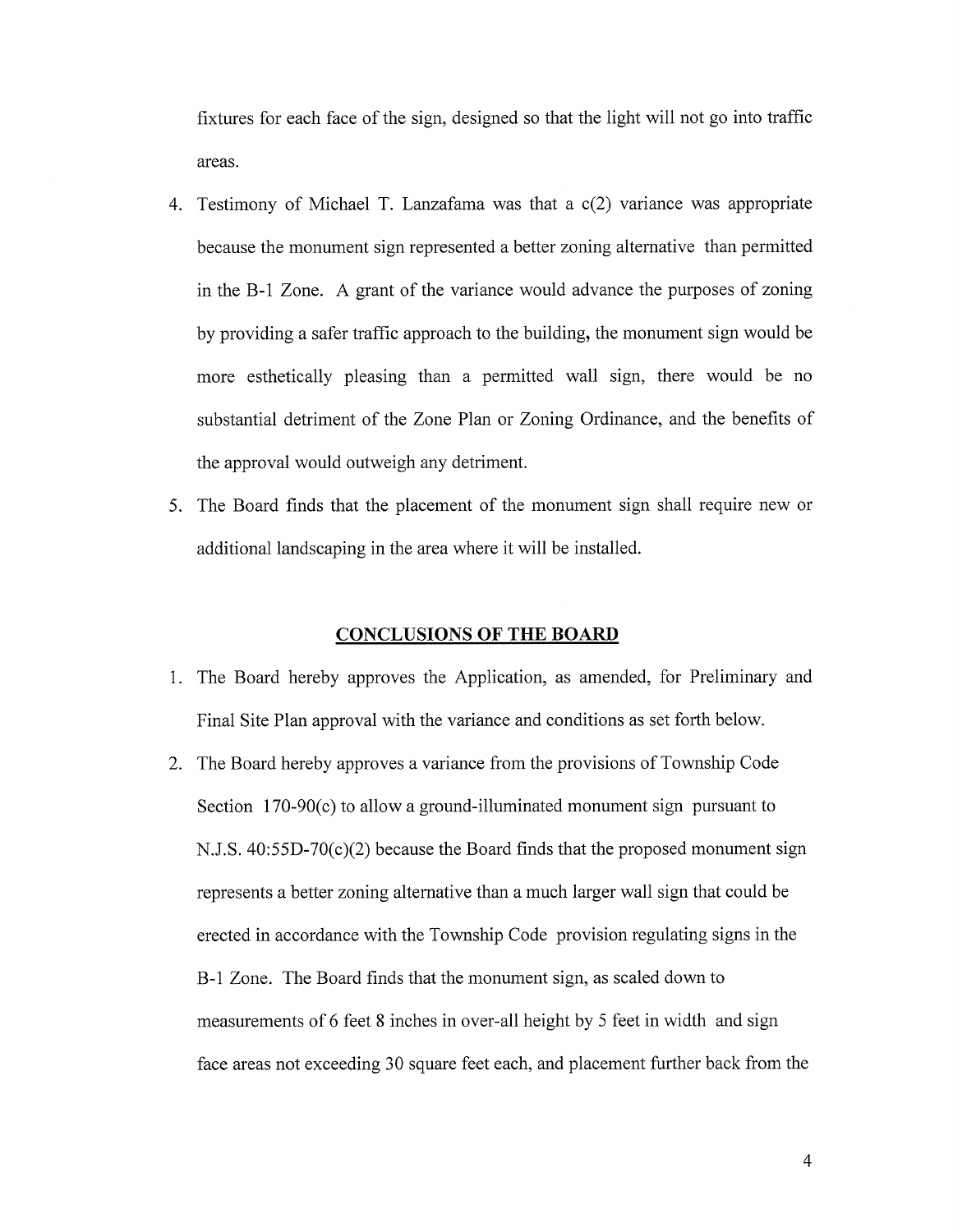curb line will not have <sup>a</sup> negative impact on the Zone Plan or Zoning Ordinance, will not have any negative effect on the neighborhood, will not impair the intent and purpose of the Zone Plan or Zoning Ordinance, and will advance the purposes of zoning by providing increased traffic safety for motorists on South Livingston Avenue who are locating the building.

- 2. The amended Site Plan, with said variance, is hereby approved and the Board finds that the Application meets the requirements for Preliminary and Final Site Plan approval.
- 3. The approval is subject to the following conditions agreed to by the Applicant: A: No wall sign or signs shall be erected on the building.
	- B: The Applicant shall provide enhanced landscaping on the front lawn in the area surrounding the sign base, which enhanced landscaping shall be subject to review and approval by the Township Planner and Township Engineer. If there is any dispute regarding same, the Board retains jurisdiction to resolve said issues.
	- C: Final Plans

Prior to the issuance of any Township permit for demolition preparation of the Site or construction of any improvement:

- a. The full text of all of the conditions of this approval, and all plan changes agreed to in the course of the hearing, shall be set out on final plans submitted to the Construction Official, the Township Engineer and the Board Secretary; and
- b. Such final plans shall have been reviewed by the Board Secretary or the Board's Planning Consultant for determination of whether the plans conform to the Board's approvals and shall then have been signed by the Board Chairman, the Board Secretary and the Township Engineer.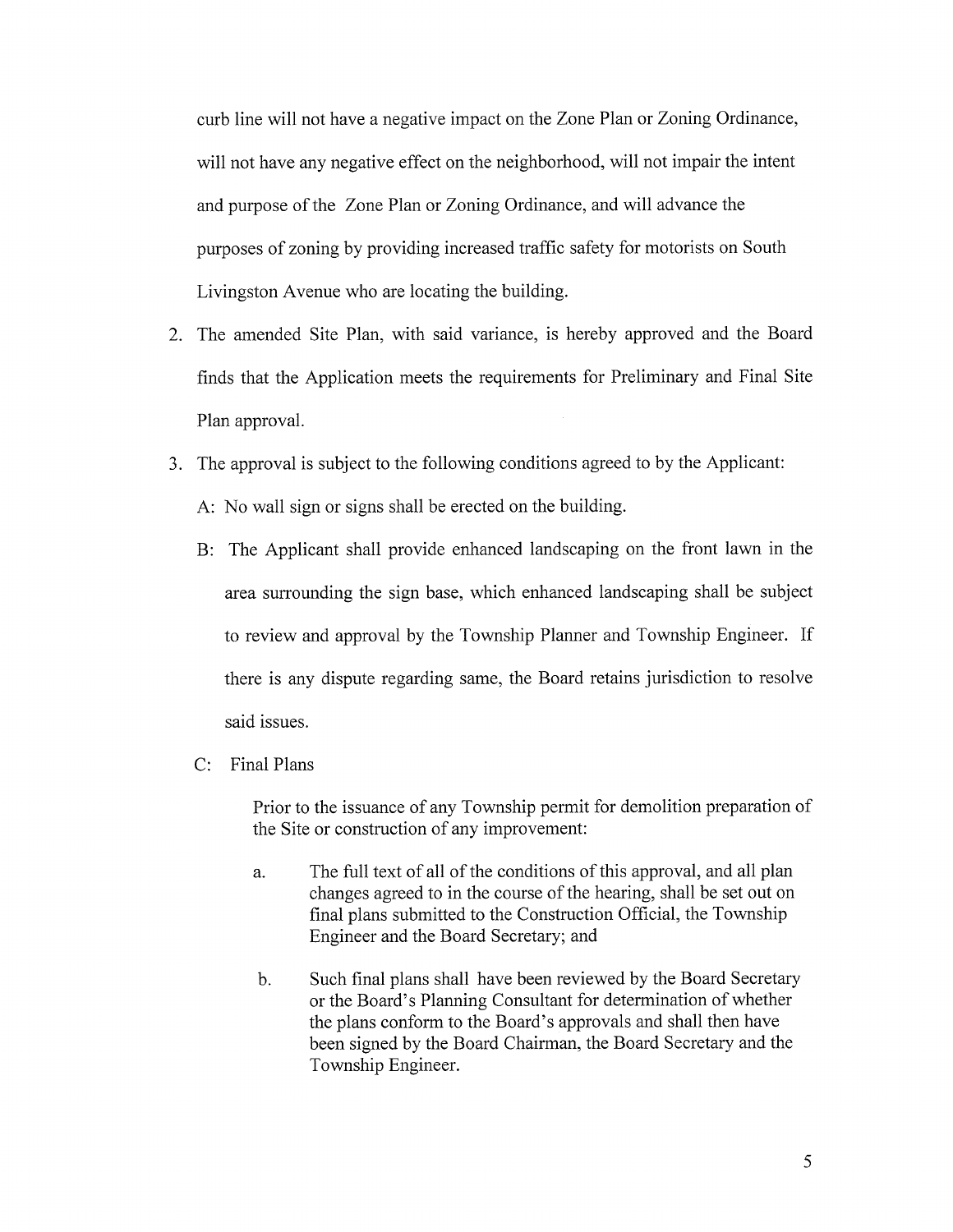- c. Such final plans shall comply with the Uniform Construction Code and the Barrier Free Subcode as then in force in the State of New Jersey. If, during performance of work pursuant to the Board's resolution and permits that have been issued, field conditions indicate need for change(s), such need shall be called to the attention of both the Construction Official and the Township Engineer for approval of any such change before it is implemented. If any such change is significant, permission to amend the Site Plan may have to be sought from the Planning Board.
- D: Other Govermnental Approvals

Applicant shall comply with all applicable Federal, State and local laws and regulations and obtain any other governmental approvals required for implementation of this application as approved. If any other governmental agency or authority grants a waiver of or variance from any law, rule or regulation, or imposes any condition or requirement, which affects this approval or any of the conditions contained herein, then this Board shall have the right to review such action as it relates to this Board's approval or conditions and to modify, amend or revoke its approval and/or conditions.

E: As-built Plans

Four (4) properly signed and sealed copies of as-built site plans shall be submitted to the Construction Official once the sign and landscape enhancements have been installed.

NOW, THEREFORE, for the reasons set forth herein and as stated on the record

by the Members of the Planning Board of the Township of Livingston, it is resolved that

the Board hereby memorializes the February 2, 2016 decision granting and approving the

Preliminary and Final Site Plan, and the variance and conditions as set forth herein.

Feter M. Klein, Chairman